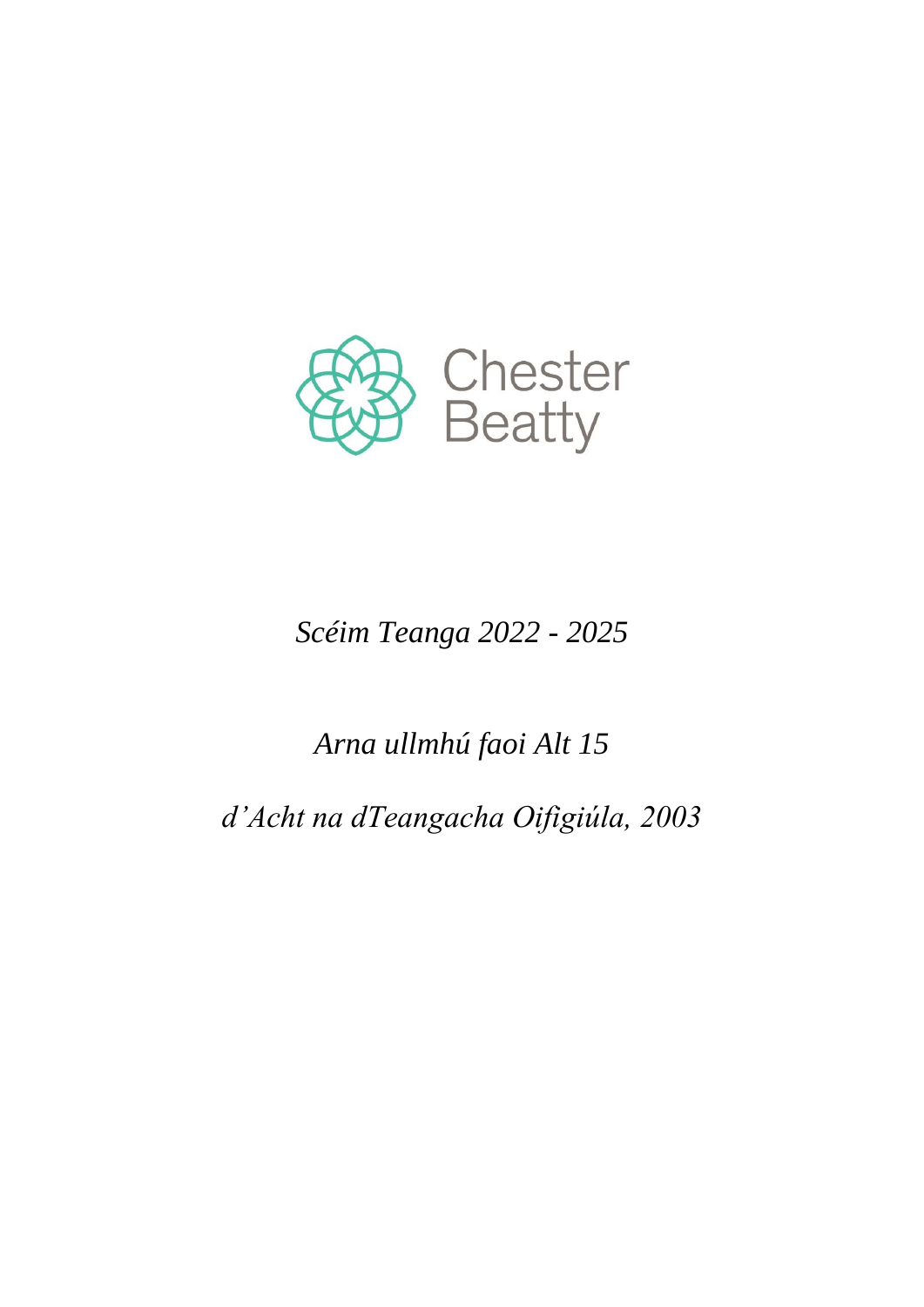# Clár an Ábhair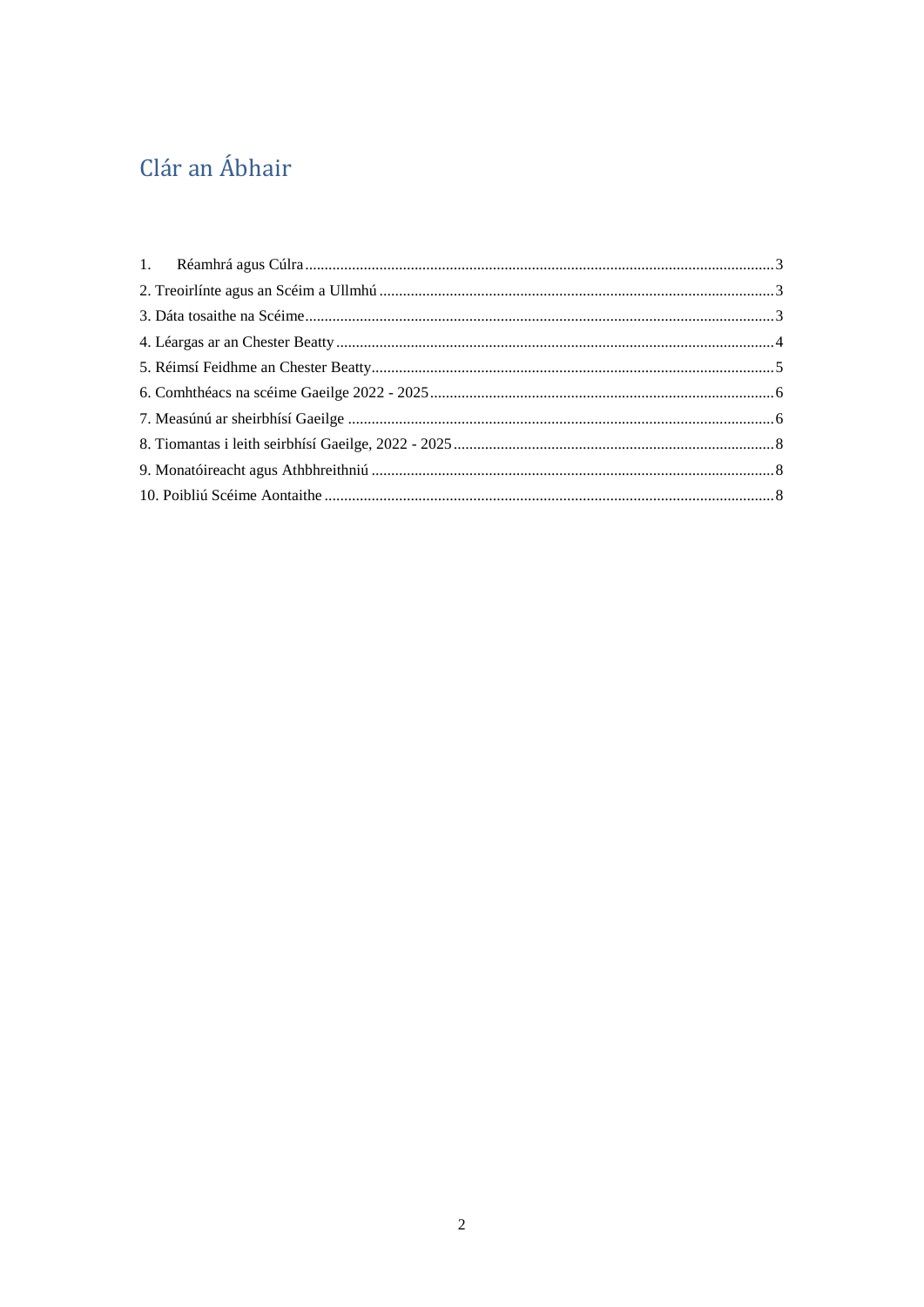## <span id="page-2-0"></span>1. Réamhrá agus Cúlra

Rinneadh an ceathrú scéim seo de chuid Leabharlann Chester Beatty, ar a dtugtar Chester Beatty nó CB ina dhiaidh seo, a ullmhú de réir Alt 15 d'Acht na dTeangacha Oifigiúla, 2003. Le hAlt 15, foráiltear go ndéanfar athbhreithniú tréimhsiúil ar an scéim agus go ndéanfar dréachtscéim nua a ullmhú.

Déantar foráil san Acht go ndéanfaidh comhlachtaí poiblí scéim teanga a ullmhú ina leagfar amach na seirbhísí a chuireann siad ar fáil:

- trí mheán na Gaeilge;
- trí mheán an Bhéarla, agus
- trí mheán na Gaeilge agus an Bhéarla

agus na bearta a ghlacfar lena áirithiú go ndéanfar aon seirbhís nach gcuireann Chester Beatty ar fáil trí mheán na Gaeilge a chur ar fáil ar fáil amhlaidh laistigh de thréimhse ama aontaithe.

## <span id="page-2-1"></span>2. Treoirlínte agus an Scéim a Ullmhú

In Alt 12 den Acht, tá foráil ann go ndéanfaidh an tAire Turasóireachta, Cultúir, Ealaíon, Gaeltachta, Spóirt agus Meán treoirlínte a ullmhú agus a eisiúint chuig comhlachtaí poiblí mar chabhair leis na dréachtscéimeanna a ullmhú. Rinneadh an scéim seo a dhréachtú ag féachaint go cuí do na treoirlínte sin.

Aithníonn CB go bhfuil sé de cheart ag baill den phobal gnó a dhéanamh sa teanga is fearr leo agus go ndéanfar an ceart sin a éascú agus iad ag plé linn, bíodh sé sin i mBéarla nó i nGaeilge. Ós rud é gurb í an Ghaeilge an teanga náisiúnta agus gurb í príomhtheanga oifigiúil an stáit í, tá CB tiomanta ó thaobh seirbhísí a chur ar fáil don phobal trí mheán na Gaeilge i gcónaí, agus leibhéal na seirbhísí sin a fheabhsú.

Tá an Scéim seo bunaithe ar gach gealltanas a tugadh in aon scéim roimhe seo a bheith comhlíonta. I gcás go bhfuil gealltanais ann i scéimeanna níos luaithe nár cuireadh i bhfeidhm ina n-iomláine go dtí seo iad, tá plé déanta ar an ábhar sin le hOifig an Choimisinéara Teanga.

Aithnítear agus tuigtear an t-am a chaitheann agus an iarracht a dhéanann gach duine atá páirteach sa phróiseas seo.

### <span id="page-2-2"></span>3. Dáta tosaithe na Scéime

Tá an scéim seo deimhnithe ag an Roinn Turasóireachta, Cultúir, Ealaíon, Gaeltachta, Spóirt agus Meán. Beidh an scéim á tosú le héifeacht ón 02.02.2022 agus beidh feidhm aici ar feadh tréimhse 3 bliana nó go dtí go ndaingneoidh an tAire scéim nua de bhun Alt 15 d'Acht na dTeangacha Oifigiúla, cibé acu is déanaí.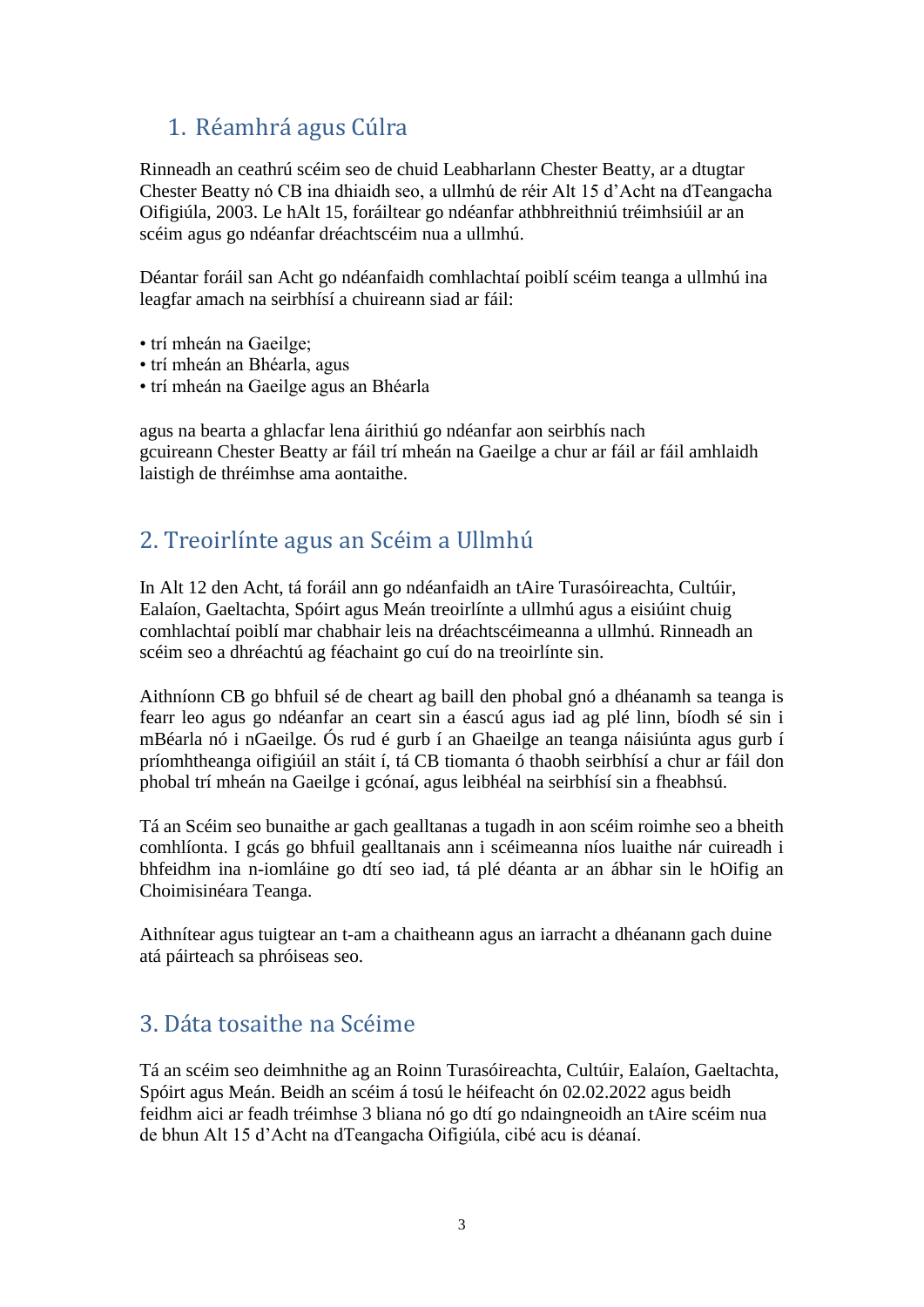### <span id="page-3-0"></span>4. Léargas ar an Chester Beatty

An cur síos atá déanta in Lonely Planet air ná 'ní hamháin gurb é an músaem is fearr in Éirinn é, ach tá sé ar cheann de na cinn is fearr san Eoraip'. Is é an Chester Beatty príomh-mhúsaem na hÉireann, ina gcuirtear chun cinn an meas agus an tuiscint ar chultúir an domhain. I measc na mbailiúchán ann tá lámhscríbhinní, leabhair neamhchoitianta agus seoda eile ón Eoraip, ón Meánoirthear, ón Afraic Thuaidh agus ón Áise. Spás tarraingteach fáilteach atá ann, agus tiocfaidh cuairteoirí na hÉireann agus cuairteoirí ó thar lear ar thaispeántais bhuana agus shealadacha, ar chlár foghlama idirchultúrtha agus ar réimse leathan gníomhaíochtaí poiblí do dhaoine ar gach aois agus ó gach cúlra.

Is é ráiteas misin an Chester Beatty ná cúram a dhéanamh de na bailiúcháin atá ann, taighde a dhéanamh orthu, agus iad a roinnt agus a chur chun cinn d'fhonn tuiscint, rannpháirtíocht agus fiosracht a chothú.

Innealtóir mianadóireachta rathúil Meiriceánach a bhí in Sir Alfred Chester Beatty (1875 - 1968), a bhí ar dhuine de na bailitheoirí ba mhó san fhichiú haois, agus anchara de chuid mhuintir na hÉireann a bhí ann. Cuireadh iontas ar chuid mhór daoine nuair a bhog sé ó Londain in 1950, ach bhí sé i ndiaidh roinnt blianta a chaitheamh agus é imníoch faoin gcaoi a bhféadfadh sé a phaisean príobháideach don bhailiúchán a fhorbairt gur oidhreacht bhuan a bheadh ann. Agus é cinnte go gcuirfí fáilte mhór roimhe, chomh maith leis na tacaíochtaí oifigiúla a bheadh de dhíth air, cheannaigh Beatty suíomh ar Bhóthar Shrewsbury, áit ar thóg sé leabharlann dá bhailiúchán. Osclaíodh go hoifigiúil í an 8 Lúnasa 1953, le haghaidh scoláirí agus cairde dá chuid i dtús báire ach don phobal bliain ina dhiaidh. Bhí an Taoiseach (Éamon de Valera), an tAire Airgeadais (Seán Mac Entee) agus an tAire Gnóthaí Seachtracha (Frank Aiken) i láthair nuair a osclaíodh go hoifigiúil í.

Go gairid tar éis d'oscailt a leabharlainne nua, thosaigh Beatty ag smaoineamh go i gceart an chaoi a bhféadfadh sé a bheith cinnte go mairfeadh an leabharlann tar éis a bháis féin. Ina Uacht, bhunaigh sé Iontaobhas lena chinntiú go bhfanfadh an leabharlann slán, ar mhaithe le náisiún na hÉireann. Nuair a fuair sé bás i 1968, tugadh "Leabharlann Chester Beatty" go foirmiúil do Bhord na nIontaobhaithe. Is é an tIontaobhas a dhéanann an músaem a reáchtáil go dtí an lá atá inniu ann. Níor fhág Beatty ciste dearlaice. Thug sé an bronntanas agus é ar an eolas go mbeadh deontas bliantúil ón Stát ann mar thacaíocht.

In 2018, rinneadh ceiliúradh sa mhúsaem ar 50 bliain de bhronntanas iontach Beatty do mhuintir na hÉireann. Táthar ag leanúint dá mheon go fóill ann, is é sin lena chinntiú go mbeidh na bailiúcháin inrochtana agus tarraingteach le haghaidh cuairteoirí ó gach cearn den domhan. Institiúid Chultúrtha Náisiúnta bhríomhar í, agus bíonn teagmháil ag an Chester Beatty leis na pobail éagsúla in Éirinn, a bhfuil éagsúlacht cultúr iontu. Déanann an músaem teagmháil go gníomhach leis na baill is nua dár sochaí, leas á bhaint as na bailiúcháin iontacha atá againn iad a léirmhíniú chun sin a bhaint amach.

Ina theannta sin, is leabharlann taighde í freisin an Chester Beatty i gcomhair scoláirí ó gach cearn den domhan.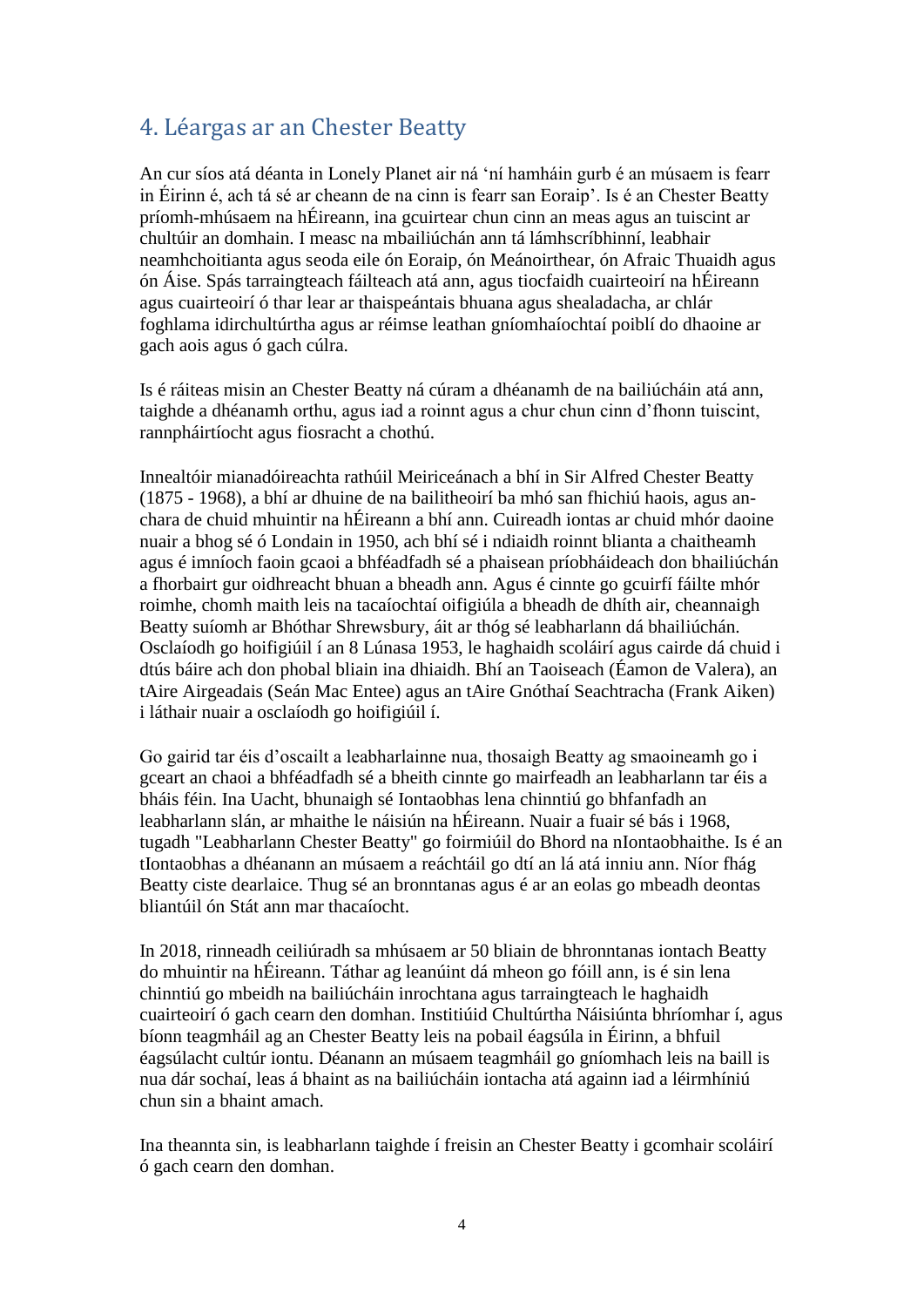Tá níos mó ná 6,000 lámhscríbhinn i mbailiúcháin Chester Beatty, idir pháipéar, veilleam agus mheáin eile, mar aon le thart ar 4,000 leabhar fíneálta agus ioncúnabal, agus tá na céadta earra eile ann a bheadh suimiúil don té a bhfuil aige sna san ealaín mhaisitheach. I measc na seod is tábhachtaí atá sa mhúsaem, tá: paipírí bíobalta agus paipírí an Mhanaicéachais, bailiúcháin mhóra lámhscríbhinní Ioslamacha (níos mó ná 300 cóip iomlán nó neamhiomlán den Chórán), agus saothair fealsúnachta, liotúirge agus creidimh spioradálta ón tSín, ón tSeapáin, ó Oirdheisceart na hÁise agus ó chodanna den India nach codanna Ioslamacha iad. I mbailiúcháin na Críostaíochta, tá lámhscríbhinní maisithe ón Éigipt, ón Leiveaint, ón mBiosáint, ó Iarthar na hEorpa, ón Aetóip, ón Rúis agus ón tSeirbia, chomh maith le cartlann spéisiúil doiciméad a bhaineann leis Misin na Críostaíochta chun na hÁise Thoir sa seachtú haois déag agus go luath san ochtú haois déag. I measc na mbailiúchán Ioslamach tá níos mó ná 2,700 lámhscríbhinn a bhaineann leis an scoláireacht, an dlí Ioslamach, an phaidir agus tráchtaireacht ar shaol an Fháidh, an leigheas, an mhatamaitic, an eolaíocht agus leabhair oilithreachta. Chomh maith leo sin, a bhfuil ornáid theibí mar mhaisiú acu, tá coidéacsanna atá maisithe go han-fhíneálta ann ón bPeirs, ón Tuirc agus ó Chúirt na Mógal in India. Is léir go bhfuil ábhar tábhachtach i mbailiúcháin an mhúsaeim a bhaineann le stair agus smaoineamh na Críostaíochta, le léann agus spioradáltacht Ioslam, agus le traidisiúin na hÁise Thoir, lena n-áirítear Daochas, Confúiceachas, Búdachas Zen, Búdachas, Jaineachas, Suíceachas agus neart eile. Tá neart saothair ealaíne sa bhailiúchán chomh maith nach bhfuil tréith reiligiúnach go sonrach ag baint leo ach ar áiseanna tábhachtacha iad do stair na scríbhneoireachta agus an leabhair sa Seansaol.

### <span id="page-4-0"></span>5. Réimsí Feidhme an Chester Beatty

Tá an Chester Beatty ag feidhmiú, den chuid is mó, ar mhúsaem ealaíne, agus tá dhá urlár de ghailearaithe taispeántais ann. Is tríd an ngairdín in aice Chaisleán Bhaile Átha Cliath a théann cuairteoirí isteach sa mhúsaem. Spás nua-aimseartha atá sa halla iontrála a bhfuil díon gloine air a chruthaíonn nasc idir an foirgneamh ón 18ú haois agus gailearaithe taispeántais atá níos nuaí agus a tógadh le sainchuspóir. Ar urlár na talún, is féidir le cuairteoirí taitneamh a bhaint as cur i láthair closamhairc ar shaol Sir Alfred Chester Beatty agus a bhailiúchán iontach ealaíne. Tá léachtlann, bialann agus siopa ar an leibhéal seo chomh maith.

Tá gailearaithe na dtaispeántas suite ar an gcéad urlár agus ar an dara hurlár. Tá leabhair ón seansaol le fáil in *Ealaíona an Leabhair,* lena n-áirítear Dánta Grá Chester Beatty atá cáiliúil ar fud an domhain (c.1160 RCR), Leabhair Éigipteacha na Marbh agus lámhscríbhinní Eorpacha meánaoiseacha atá maisithe go hálainn, chomh maith le agus leabhair chlóite Eorpacha fhíneálta agus sean-mháistirphriontaí. Sa taispeántas, déantar flúirse thraidisiún lámhscríbhinní Ioslamacha a fhiosrú. Tá maisiúcháin, callagrafaíocht agus ceangail áille ó áiteanna éagsúla sa Mheánoirthear ar taispeáint. I measc na mbuaicphointí ó Oirthear na hÁise, tá ceann de na bailiúcháin is fearr de leabhair séad na Síne ar domhan, scrollaí pictiúr na Seapáine ar a bhfeictear fabhalscéalta agus finscéalta, agus priontaí sómasacha bloic adhmaid. Tá cláir chlosamhairc ann chomh maith sa taispeántas, agus cuidíonn leis an gcuairteoir níos mó a fhoghlaim faoi ealaíona an leabhair ar fud an domhain.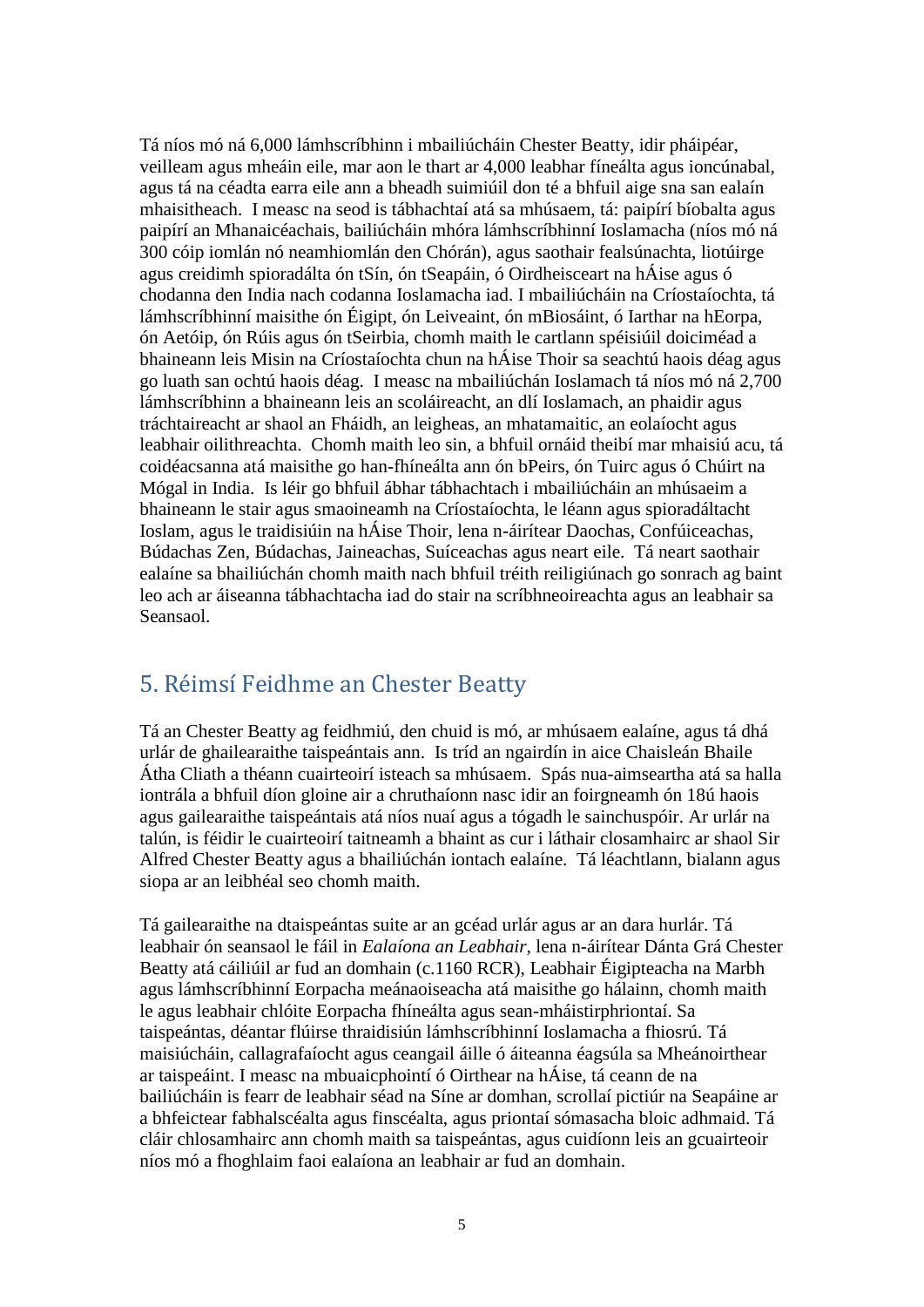Tá an gailearaí dar teideal *Traidisiúin Naofa* dírithe ar reiligiúin mhóra an domhain lena, n-áirítear Giúdachas, an Chríostaíocht, Ioslam, Búdachas agus Hiondúchas. Tá cláir chlosamhairc ann ina ndéantar an oilithreacht Mhoslamach chun Meice a fhiosrú, chomh maith le saol Chríost agus an Bhúda, agus deasghnátha aistrithe saoil, -breith, pósadh agus bás- i gcórais éagsúla creideamh. I measc na dtaispeántán faoi leith atá sna gailearaithe seo, tá: cóipeanna maisithe den Chórán ón 9ú haois go dtí an 19ú haois AD; paipírí ársa, lena n-áirítear dánta cáiliúla grá na hÉigipte ó thart ar 1100 RCR; agus cuid de na téacsanna is luaithe den Soiscéal agus de théacsanna eile sa Tiomna Nua eile, a théann siar go c.200 AD. Foinse ríthábhachtach is ea bailiúchán Chester Beatty téacsanna ón Tiomna Nua don Luath-Chríostaíocht. Is samplaí iad lámhscríbhinní an Chóráin den Ioslam á léiriú sa challagrafaíocht agus mionghné ornáideach. Tá scrollaí fíneálta agus saothair reiligiúnacha ealaíne eile ar taispeáint ón tSín, ón tSeapáin, ón Tibéid, ón Áise Theas ón Áise Thoir.

Tá seomra léitheoireachta sa Chester Beatty freisin, chomh maith le bailiúchán mór leabhar tagartha atá ag fás. Is féidir le cuairteoirí (ar gá dóibh iarratas a dhéanamh le ticéad léitheora a fháil i dtús báire) a bheith ag obair sa seomra álainn seo ar an gcéad urlár den Túr Cloig a bhí ann ar dtús. Sa túr sin, tá an tsíleáil bhreá laicearaithe sin sa stíl Shíneach a chruthaigh Beatty sa chéad dul síos dá theach i Londain. Hicks of Dublin a rinne na leabhragáin mhahagaine in 1950.

# <span id="page-5-0"></span>6. Comhthéacs na scéime Gaeilge 2022 - 2025

Tá an CB tiomanta d'aidhm Acht na dTeangacha Oifigiúla, 2003, is é sin go ndéanfar caighdeán agus líon na seirbhísí a chuirtear ar fáil don phobal trí mheán na Gaeilge a fheabhsú in imeacht ama.

Tugadh roinnt gealltanas sa chéad scéim, sa dara scéim agus sa tríú scéim a bhí ag an CB chun leibhéal na seirbhísí trí Ghaeilge a fheabhsú. Tá achoimre orthu sin i rannán 6 thíos. Sna gealltanais sin, chuathas i ngleic le réimsí éagsúla: comharthaíocht as Gaeilge, foilseacháin, turais, suíomh gréasáin, ríomhphost, fógraí poiblí agus oiliúint foirne chun freastal ar chuairteoirí ar mian leo a ngnó a dhéanamh trí mheán na Gaeilge.

Is é is cuspóir don cheathrú scéim na seirbhísí sin a chur ar fáil go leanúnach i nGaeilge fad a mhairfidh an scéim seo.

## <span id="page-5-1"></span>7. Measúnú ar sheirbhísí Gaeilge

#### *Foilseacháin:*

- Foilsítear gach Tuarascáil Bhliantúil ag an am céanna ar líne go dátheangach.
- Tá leagan Gaeilge de Threoirleabhar na mBailiúchán ar fáil le híoslódáil ón suíomh gréasáin: hiips://chesterbeatty.ie/assets/uploads/2021/12/Scala-CBL-Leabharlann-LowRes.pdf
- Foilsíodh 'Plean Straitéiseach 2021-2024' an mhúsaeim ar líne i bhformáid dhátheangach.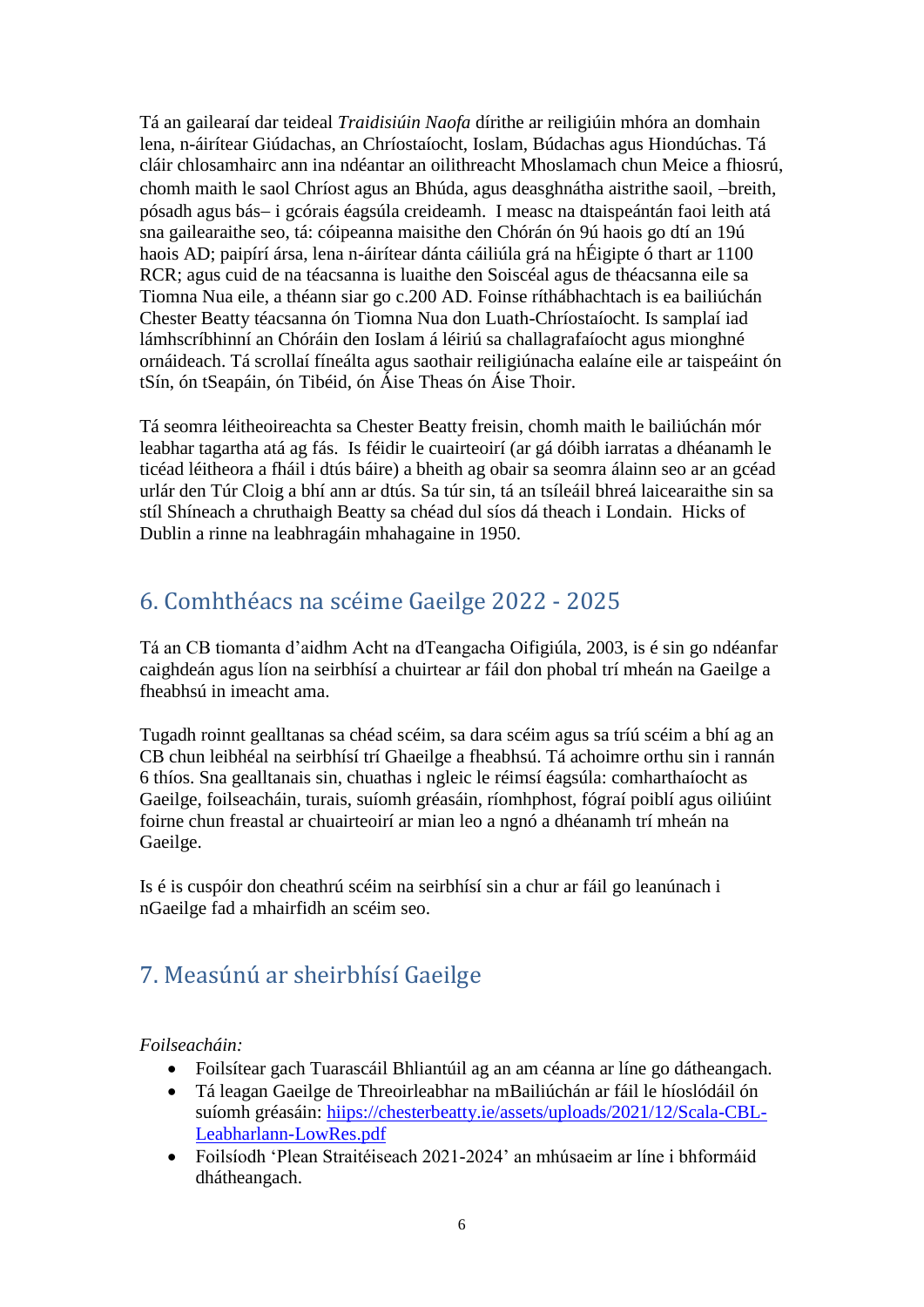• Chaith foireann an Chester Beatty am ag obair i gcomhar le Mother Tongues ar a leabhrán 'Language Explorers' a fhoilsiú, agus tá leagan Gaeilge de ar fáil: hiips://discover.mothertongues.ie/shop/books/language-explorersactivity-book/

#### *Comharthaíocht:*

• In 2018, chuir an músaem isteach córas nua treonna ar fud an fhoirgnimh, i gcomhréir leis na Rialacháin de bhun Alt 9 (1) den Acht.

#### *Turais faoi threoir:*

 Go dtí timpeall 2017, bhíodh turas treoraithe i nGaeilge sa sceideal uair sa mhí. Bíodh sin mar atá, agus in ainneoin go gcuirtí an turas chun cinn, níor glacadh go forleathan leis, agus tá sé laghdaithe anois nach gcuirtear turais as Gaeilge ar fáil anois nuair a iarrtar iad, ag brath ar threoraí a bhfuil Gaeilge aige a bheith ar fáil (is oibrithe deonacha iad na treoraithe go léir). *Féach an Treoir Dhigiteach don Mhúsaem thíos*

#### *Treoir Dhigiteach don Mhúsaem*

 Rinne Chester Beatty aip a fhorbairt in 2019 atá saor in aisce le híoslódáil. Tá turas fuaime uirthi de na taispeántais i dtrí theanga dhéag, an Ghaeilge san áireamh.

#### *Fógraí ó bhéal:*

 Cuireadh fógraí dátheangacha taifeadta béil go mbeadh an foirgneamh 'ag dúnadh go luath' i bhfeidhm in 2019. Cuirfear taifeadadh Gaeilge leis an bhfógra uathoibríoch aslonnaithe in 2022.

#### *Láithreán gréasáin:*

- Seoladh suíomh gréasáin nua in 2018. Tá na leathanaigh seo a leanas go dátheangach: Tabhair cuairt orainn, Rochtain, Scéal Chester Beatty, Bailiúcháin, Bailiúcháin, na Bailiúcháin a Fhiosrú, Tacaigh Linn, Tacú le Chester Beatty, Fúinn, Ráiteas Misin
- Déanfar rannáin eile a aistriú in 2022: Turais, Turais Fhíorúla 3T, Teaghlaigh, Siopa, Caifé Silk Road

#### *Córais Ríomhaireachta:*

 Tá na córais ríomhaireachta sa mhúsaem comhoiriúnach leis an nGaeilge faoi láthair agus beidh aon chórais nua atá a shuiteálfar comhoiriúnach chomh maith. Tá bunachar sonraí bainistíochta Bhailiúcháin Chester Beatty comhoiriúnach leis an nGaeilge.

#### *Oiliúint agus Earcaíocht:*

- Tá réimse cúrsaí Gaeilge ar fáil sa mhúsaem agus, ar an gcaoi sin, cuireann an músaem oiliúint ar fáil do bhaill na foirne fáilteachais, do bhaill foirne Seirbhísí do Chuairteoirí agus do bhaill foirne eile.
- Tá eolas ar an nGaeilge liostaithe mar chritéar 'inmhianaithe' nuair atá Baill Foirne Seirbhísí do Chuairteoirí á n-earcú.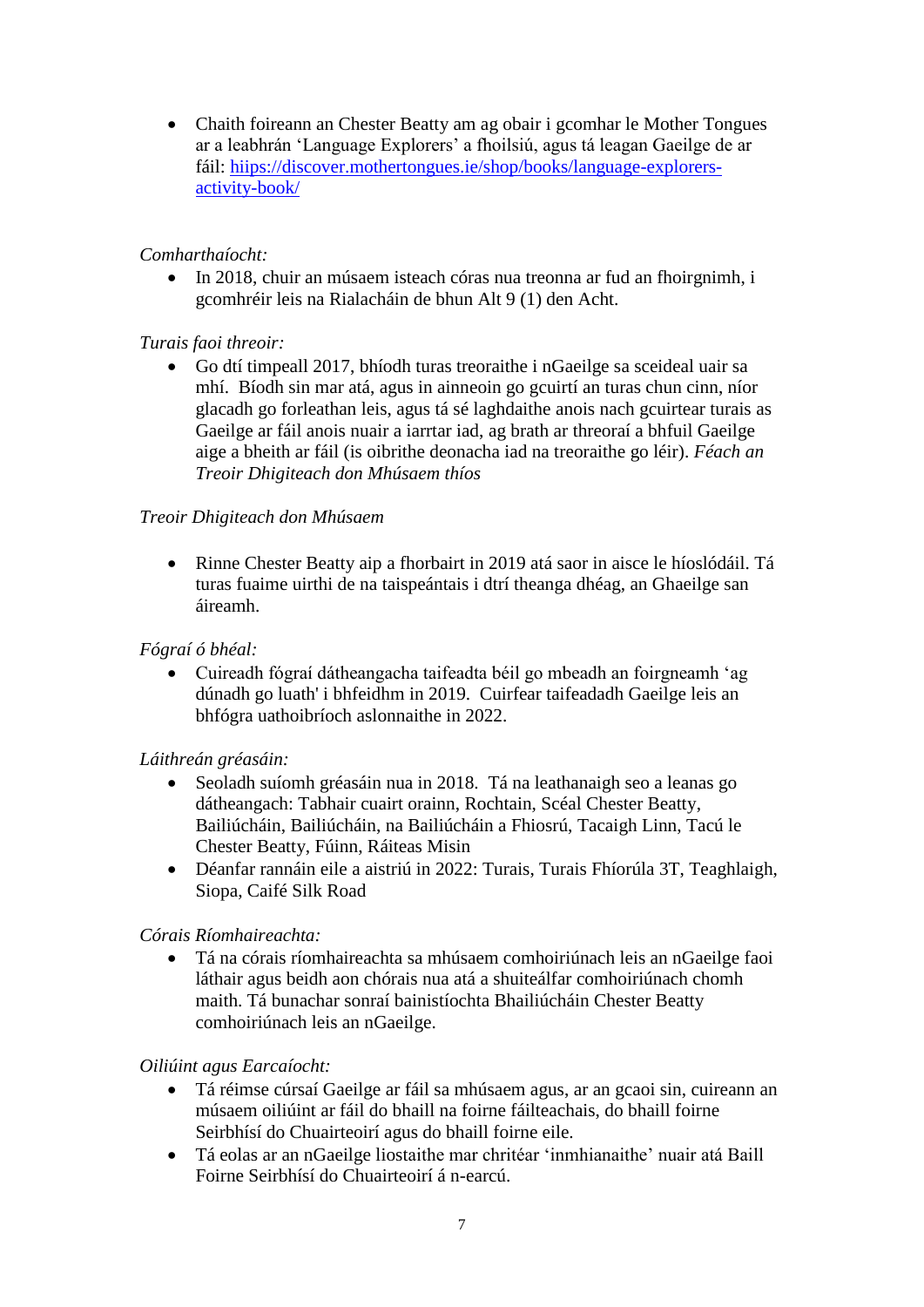#### *Painéil eolais:*

 Tá gach painéal tosaigh i ngach cuid de Ghailearaithe na dTaispeántas Buan i bhformáid atá dátheangach. Bíonn aon phainéil nua a dhéantar le haghaidh ghailearaithe na dtaispeántas buan dátheangach.

#### *Cuirí:*

 Bíonn gach cuireadh a thugtar chuig oscailtí taispeántais i bhformáid dhátheangach.

#### *Ríomhphost:*

 Bíonn an séanadh caighdeánach ar gach ríomhphost i bhformáid dhátheangach.

## <span id="page-7-0"></span>8. Tiomantas i leith seirbhísí Gaeilge, 2022 - 2025

Tá na seirbhísí dátheangacha seo á gcur ar fáil ag an CB don phobal agus tá an CB tiomanta i gcónaí i leith seirbhísí feabhsaithe a fhorbairt i nGaeilge nuair is féidir. Sa scéim 2022-2025 nua seo, leanfaidh an CBL ar aghaidh na seirbhísí a chuirtear ar fáil faoi láthair a chur ar fáil trí mheán na Gaeilge.

## <span id="page-7-1"></span>9. Monatóireacht agus Athbhreithniú

Déanfaidh an Stiúrthóir agus an Ceann Oibríochtaí agus Riaracháin sa Chester Beatty athbhreithniú ar fheidhmiú éifeachtach na scéime.

Is é an Ceann Oibríochtaí agus Riaracháin is mó a dhéanfaidh feidhm na monatóireachta ó lá go lá agus a thabharfaidh tuairisc ar chur i bhfeidhm na scéime don Stiúrthóir agus do Bhord na nIontaobhaithe.

## <span id="page-7-2"></span>10. Poibliú Scéime Aontaithe

Cuirfear a bhfuil sa scéim seo, chomh maith leis na gealltanais agus na forálacha a leagtar síos inti, ar fáil don phobal i gcoitinne ar na bealaí seo a leanas:-

- Iad a scaipeadh ar ghníomhaireachtaí agus comhlachtaí poiblí cuí;
- Láithreán gréasáin.

Anuas air sin, tapóimid gach deis inár n-idirghníomhaíochtaí laethúla le custaiméirí chun na seirbhísí a sholáthraímid trí mheán na Gaeilge a chur chun cinn agus a phoibliú, ar na bealaí a leanas:

 custaiméirí a chur ar an eolas go díreach ar bhonn réamhghníomhach faoin rogha atá acu a ngnó a dhéanamh linn trí Ghaeilge, mar shampla, fógraí a thaispeáint sna limistéir fáiltithe a léiríonn na seirbhísí Gaeilge atá ar fáil;